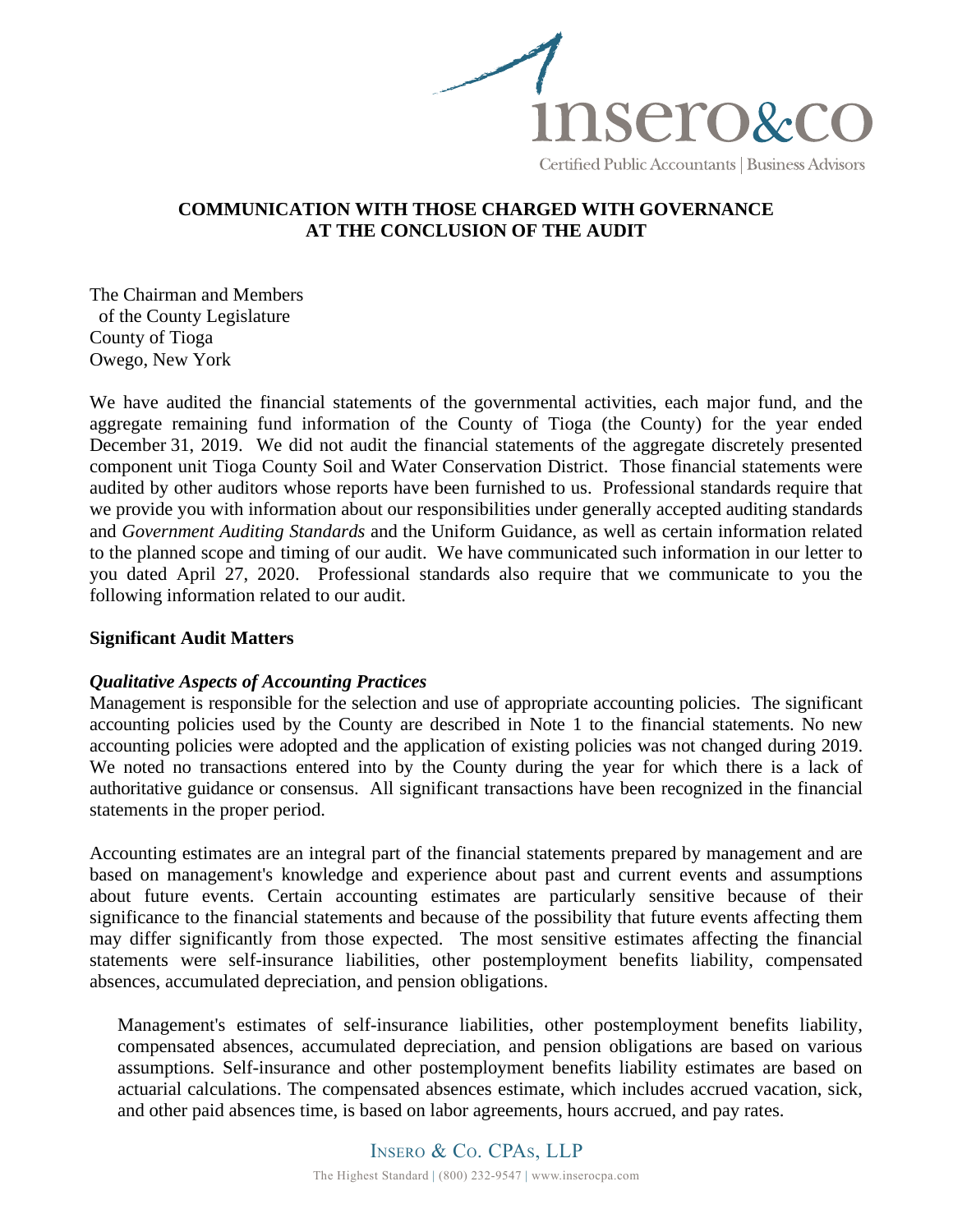Accumulated depreciation estimates are based on the historical cost of assets and their estimated useful lives, and accounting and reporting for pensions are based on the County's proportionate share of the NYS Retirement System Plan liabilities. We evaluated the key factors and assumptions used to develop the self-insurance liabilities, other postemployment benefits liability, compensated absences, accumulated depreciation, and pension obligations in determining that they are reasonable in relation to the financial statements taken as a whole.

Certain financial statement disclosures are particularly sensitive because of their significance to financial statement users. The most sensitive disclosures to the financial statements were:

The disclosures of capital assets, pension obligations, other postemployment benefits, and long-term debt, the details of which are presented in Notes 5, 6, 7, and 10 to the financial statements.

The financial statement disclosures are neutral, consistent, and clear.

## *Difficulties Encountered in Performing the Audit*

We encountered no significant difficulties in dealing with management in performing and completing our audit.

## *Corrected and Uncorrected Misstatements*

Professional standards require us to accumulate all known and likely misstatements identified during the audit, other than those that are clearly trivial, and communicate them to the appropriate level of management. There were no misstatements identified as a result of audit procedures, other than those considered to be trivial.

### *Disagreements With Management*

For purposes of this letter, a disagreement with management is a financial accounting, reporting, or auditing matter, whether or not resolved to our satisfaction, that could be significant to the financial statements or the auditors' report. We are pleased to report that no such disagreements arose during the course of our audit.

### *Management Representations*

We have requested certain representations from management that are included in the management representation letter dated September 24, 2020.

### *Management Consultations With Other Independent Accountants*

In some cases, management may decide to consult with other accountants about auditing and accounting matters, similar to obtaining a "second opinion" on certain situations. If a consultation involves application of an accounting principle to the County's financial statements or a determination of the type of auditors' opinion that may be expressed on those statements, our professional standards require the consulting accountant to check with us to determine that the consultant has all the relevant facts. To our knowledge, there were no such consultations with other accountants.